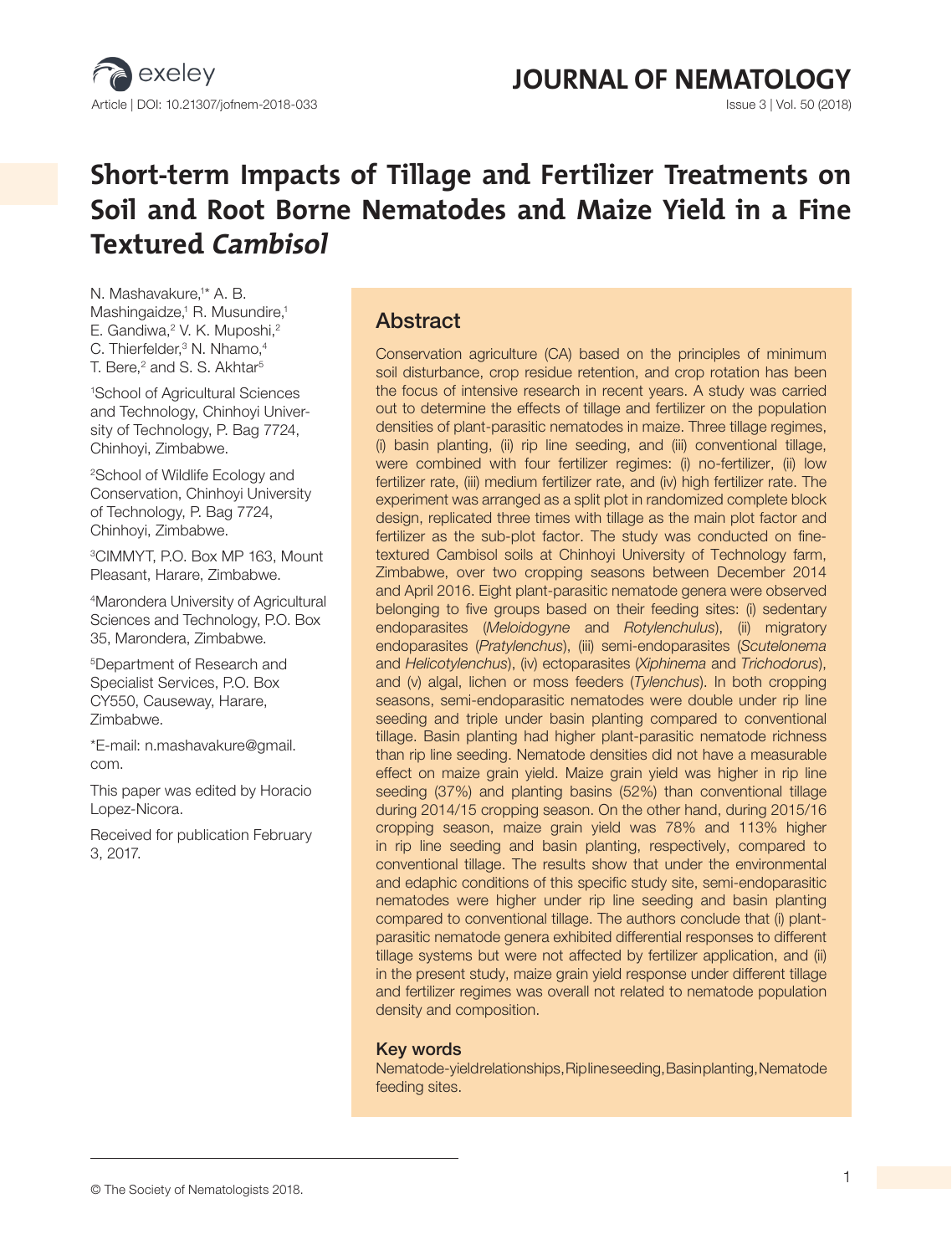Cropping systems based on the principle of minimum tillage have been increasingly promoted as a sustainable production approach across the world (Wall et al., 2013; Kassam et al., 2015). On the other hand, the growing global food demand has necessitated the need to increase crop production per unit area through the use of crop intensification practices including application of inorganic fertilizers (Sommer et al., 2014; Vanlauwe et al., 2014). The need to strike a balance between increased crop productivity and sustainable natural resource use has led to the wide testing of cropping practices such as conservation agriculture (Kassam et al., 2009). Conservation agriculture (CA) is a crop production system that simultaneously employs three key principles: (i) minimum mechanical soil disturbance, (ii) permanent or semi-permanent plant residue cover on the soil surface, and (iii) plant diversity through crop rotation (Schier, 2006; Friedrich and Kassam, 2011; Thierfelder et al., 2015). It has been suggested that the full benefits of CA will be realized if combined with management practices such as optimum fertilizer application (Sommer et al., 2014).

Evidence suggests that minimum tillage and plant residue retention in CA enhance abundance and diversity of soil biota including nematodes (Overstreet et al., 2010; Henneron et al., 2014). A recent study in China also found that both organic and inorganic fertilizer application alters soil fauna diversity (Wang et al., 2016). Nematodes live in the soil and are more responsive to mechanical soil disturbance than surface dwelling invertebrates (Wardle et al., 1995). It is thought that tillage and fertilizer application act on nematodes through bottom-up effects by influencing food availability at the lower trophic level or top-down effects by causing direct mortality (Shennan, 2008; Wang et al., 2016).

Enhanced soil biodiversity is evidence of improved soil quality which in turn results in improved cropping system productivity (Wachira et al., 2014; Lehman et al., 2015). Practices such as tillage system, residue management, and fertilizer regime may induce shifts in abundance and composition of soil fauna, including nematodes, through influencing soil physical and chemical properties. Soil-dwelling nematodes perform different roles in the agro-ecosystem, and respond differently to ecosystem disturbance (Neher, 2001; Neher et al., 2005). Whilst most studies in agro-ecosystems have focused on the response of plant-parasitic nematodes to disturbance caused by agricultural land use (Donald et al., 2009; McSorley and Gallaher, 1993), the response and collaborative role of different nematode feeding groups in agro-ecosystems need further investigation.

Plant residue retention on the soil surface under CA, coupled with mineral fertilizer application, may influence micro fauna activity and community composition (Bot and Benites, 1992; Okada and Harada, 2007). However, the results of previous studies on the response of nematode fauna and other soil biota to tillage and fertilizer management seem to be variable, inconclusive, and contradictory (Wardle et al., 1995; Donald et al., 2009; Henneron et al., 2014). Plantparasitic nematodes are pests of agricultural crops that can cause economic yield losses to crops (Nicol et al., 2011). In maize, nematodes can cause yield losses of 4% to 7% (Norton, 1983, 1984; Reis et al., 2008).

The objectives of the present study were to determine plant-parasitic nematode: (i) population densities, (ii) composition, and (iii) association with maize grain yield under different tillage systems and fertilizer regimes. It was hypothesized that: (i) plant-parasitic nematode population density and diversity increase with increasing intensity of mechanical tillage and rising mineral fertilizer levels, and (ii) maize grain yield response under different tillage and fertilizer regimes is not affected by nematode population density and composition.

## Materials and methods

### Study site description

An experiment was conducted at Chinhoyi University of Technology (CUT) farm, Zimbabwe. The experimental plots were established in December 2012, and the present study commenced in December 2014. The experimental station is located in a subtropical environment (17 $^{\circ}20'$  S, 30 $^{\circ}14'$  E, 1140m above sea level) about 5km east of Chinhoyi town. Soils are fine-textured *Cambisols* with a pH of about 5.6, mean daily temperature is 20.6°C with mean maximum temperature during summer of 27°C and mean minimum temperature during the cold, dry season of 7°C. Rainfall is unimodal, traditionally falling between November and April with a mean annual precipitation of 850mm. The rainfall during the study period was 844.3mm in 2014/15 and 679.7mm in 2015/16 (Table 1).

#### Experimental design and treatments

A split plot randomized complete block design with three replications was used for this study. The main plot factor was tillage system: (i) rip line seeding (RIP), (ii) basin planting (BASIN), and (iii) conventional tillage (CONV), with fertilizer rate as the sub-plot factor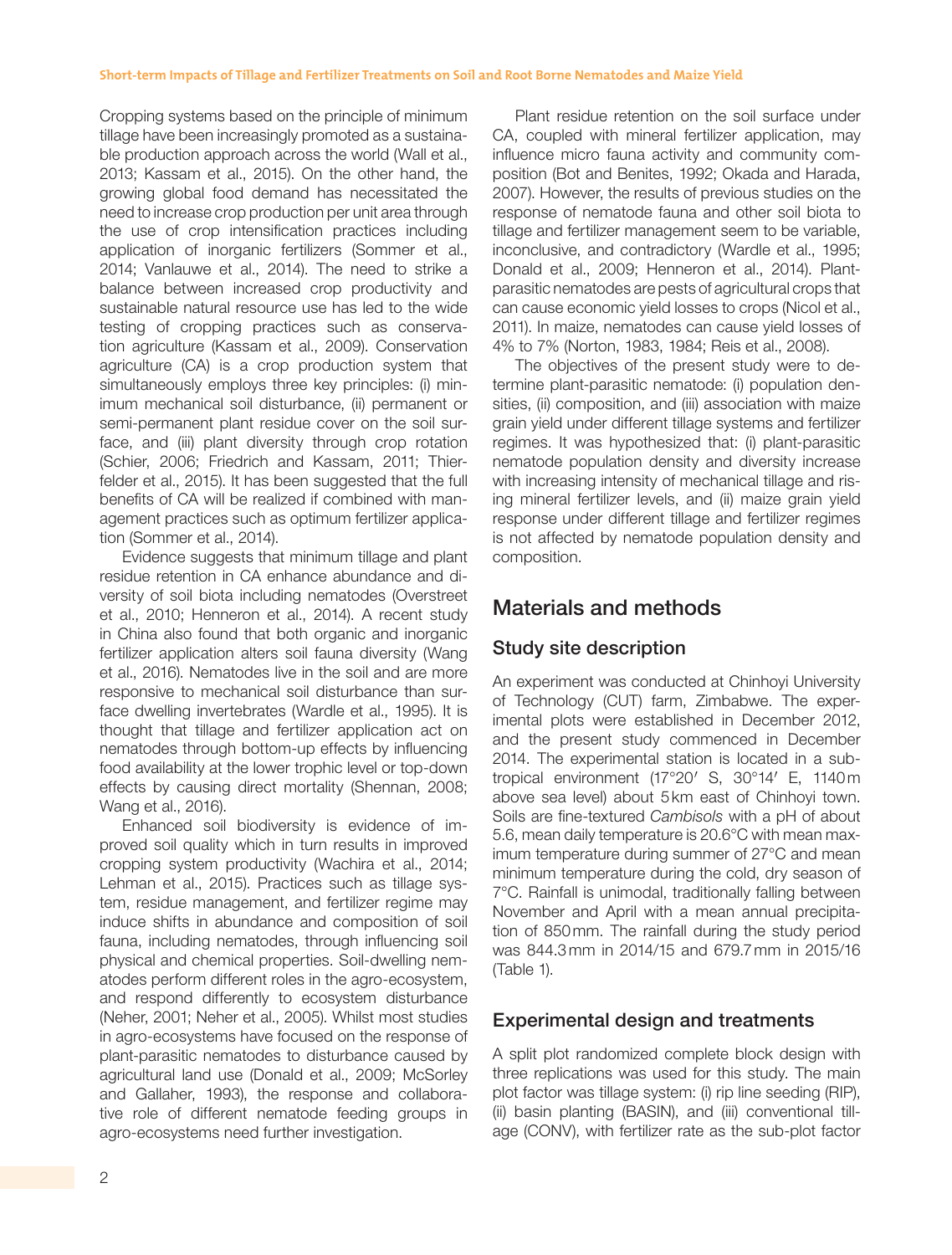| <b>Month</b> | 2014/15 | 2015/16<br>(Rainfall in mm) (Rainfall in mm) |
|--------------|---------|----------------------------------------------|
| September    | Ω       | ∩                                            |
| October      | 3.1     | 20.9                                         |
| November     | 22      | 90.9                                         |
| December     | 302.8   | 184.9                                        |
| January      | 339.2   | 53.8                                         |
| February     | 104.9   | 61.8                                         |
| March        | 34.3    | 173.4                                        |
| April        | 38      | 94                                           |
| May          | Ω       | Ω                                            |
| June         | ∩       | Ω                                            |
| July         | Ω       | 0                                            |
| August       | Ω       | ∩                                            |
| Total        | 844.3   | 679.7                                        |

(Table 2). RIP and BASIN represented conservation agriculture (CA) treatments whilst plots in which disc plowing was done represented conventional tillage treatments.

#### Agronomic practices

Crop residues were removed after harvesting in the CONV plots and retained at about 30% soil surface cover in CA plots. Basins were made using hand-held planting hoes; each basin measuring about 15cm length  $\times$  15 cm width  $\times$  15 cm depth (Thierfelder and Wall, 2010). Some 5cm of soil were added to the basin after placing the fertilizer, then another 5cm of soil were added to cover the seed and the planting basins were about 5cm deep after planting. Basin planting is a minimum tillage system that is commonly used by smallholder farmers who practice CA in Zimbabwe. Rip lines were made to a depth of about 10 to 15cm using a tractor-mounted ripper. Conventional tillage was done using a disc plow as primary tillage followed by secondary tillage using a disc harrow. Basal fertilizer was applied at planting, about 5cm below and 5cm beside the crop seed. Nitrogen top dressing fertilizer (ammonium nitrate, 34.5% N) was applied 4 to 6 weeks after crop emergence depending on soil moisture availability. Most smallholder farmers in Zimbabwe apply 100 to 200kgha−1 of basal fertilizer

#### Table 2. Summary of treatments used in the study at Chinhoyi University farm, Zimbabwe, in 2014/15 and 2015/16 cropping seasons.

| Factor            | Level of factor                  | <b>Explanation</b>                                                                                                                                                                                                                                                                                                                                   |
|-------------------|----------------------------------|------------------------------------------------------------------------------------------------------------------------------------------------------------------------------------------------------------------------------------------------------------------------------------------------------------------------------------------------------|
| Tillage           | Basin planting                   | Each basin (15 $\times$ 15 $\times$ 15 cm) was done using hoes. The basins were<br>about 10 cm below the rest of the land after planting                                                                                                                                                                                                             |
|                   | Rip line seeding                 | Marked using a tractor-mounted ripper to a depth of about 15 cm                                                                                                                                                                                                                                                                                      |
|                   | Conventional tillage             | Disc plowed as primary tillage followed by secondary tillage using a disc<br>harrow                                                                                                                                                                                                                                                                  |
| Fertilizer regime | Control (no fertilizer)          | No fertilizer                                                                                                                                                                                                                                                                                                                                        |
|                   | Micro dosing (low<br>fertilizer) | 100 g of manure per plant position $+80$ kg ha <sup>-1</sup> compound D fertilizer<br>(8N: 14 P <sub>2</sub> O <sub>5</sub> : 7 K <sub>2</sub> O) + 80 kg ha <sup>-1</sup> ammonium nitrate (34.5% N) (total rate:<br>35.2 kg ha <sup>-1</sup> N: 12.2 kg ha <sup>-1</sup> P <sub>2</sub> O <sub>5</sub> : 6.6 kg ha <sup>-1</sup> K <sub>2</sub> O) |
|                   | Medium fertilizer rate           | 100 kg ha <sup>-1</sup> compound D fertilizer (8 N: 14 P <sub>2</sub> O <sub>5</sub> : 7 K <sub>2</sub> O) + 100 kg ha <sup>-1</sup><br>ammonium nitrate (34.5% N) (total rate: 41.5 $kg$ ha <sup>-1</sup> N: 14 $kg$ ha <sup>-1</sup> $PsOs$ :<br>7 kg ha <sup>-1</sup> $K_2$ O)                                                                    |
|                   | High fertilizer rate             | 200 kg ha <sup>-1</sup> compound D fertilizer (8 N: 14 P <sub>2</sub> O <sub>5</sub> : 7 K <sub>2</sub> O) + 200 kg ha <sup>-1</sup><br>ammonium nitrate (34.5% N) (total rate: 83 $\overline{k}$ gha <sup>-1</sup> N: 28 $\overline{k}$ gha <sup>-1</sup> P <sub>2</sub> O <sub>5</sub> :<br>14 kg ha <sup>-1</sup> K <sub>2</sub> O)               |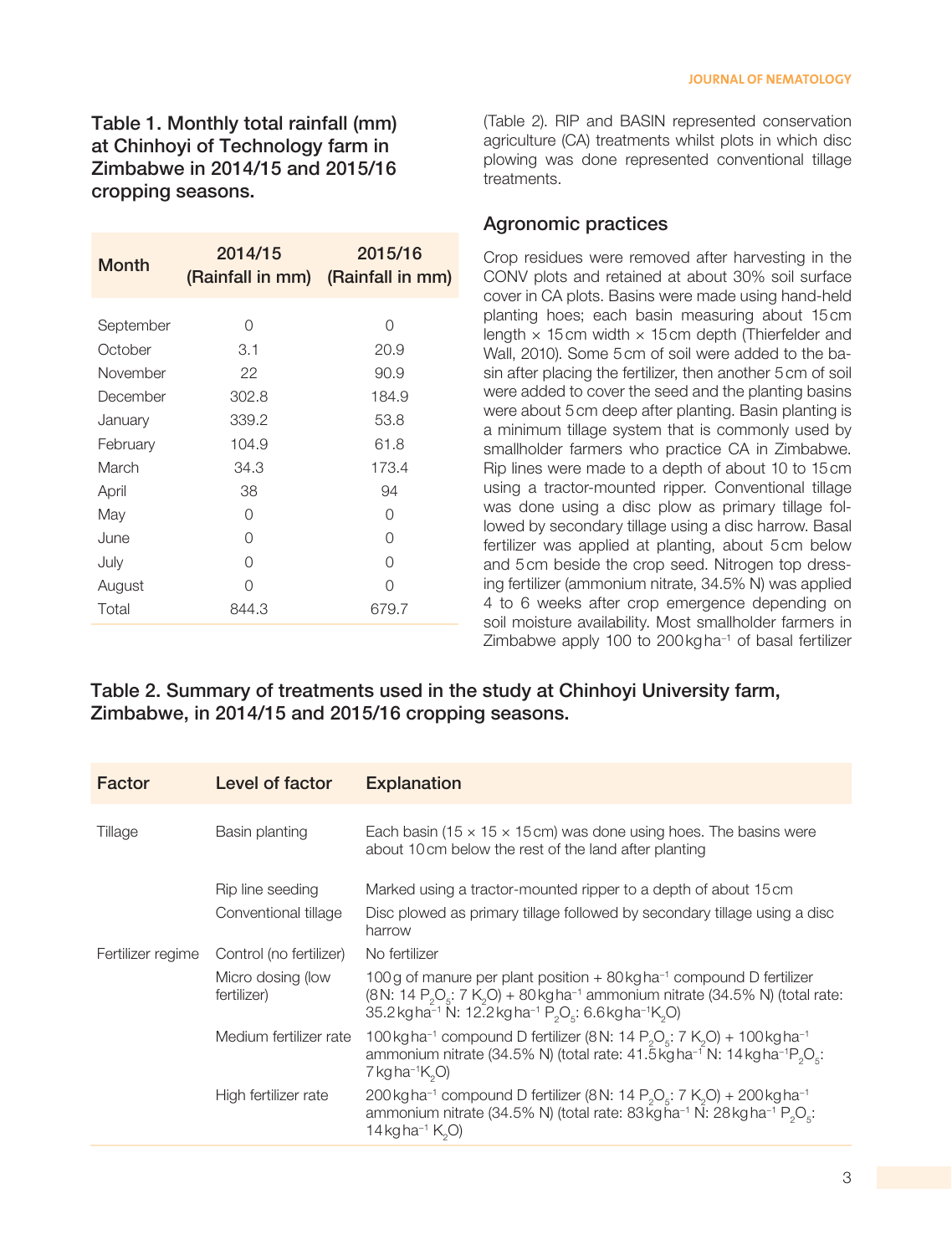(7% N: 14%  $P_2O_5$ : 7% K<sub>2</sub>O) and 80 kg ha<sup>-1</sup> of ammonium nitrate fertilizer (Kamanga et al., 2001). Both tillage and fertilizer treatments were applied on the same plots from the time the experiments were set up in 2012 and during each maize-growing season. Weeding was done four times during each cropping season using a hand-held hoe – no herbicides were used for weed control. Most farmers who practice CA in Zimbabwe use the hand hoe for controlling weeds (Muoni and Mhlanga, 2014).

Individual sub-plots measured 7.2m (8 rows)  $\times$ 8m (32 plants per row) separated by 1.8m pathways. Planting was done with the first effective rains in December of each maize-growing season. In all treatments, a medium maturity (130d to maturity) commercial maize variety ZAP61 was used as the test crop, planted at four seeds per plant position and thinned to two plants per plant position three weeks after crop emergence at a plant spacing of 0.9m inter-row by 0.5m intra-row to give a target plant population of 44,444 plants ha<sup>-1</sup>. Maize was grown on the same plots during the two cropping seasons of this study. Measurements were taken from the four central rows of 6m in length.

#### Sampling procedure

Five soil sub-samples from a soil depth of 0 to 20cm were randomly taken from each sub-plot using a 7.4-cm-diameter field core sampler to make one representative composite soil sample (250 cm<sup>3</sup>). Sampling was done at planting in December, then at 60 (February) and 120d (April) after crop emergence (DAE). Three maize plants were also dug and uprooted from each sub-plot at 60 and 120 DAE and the stem cut off at the root crown level. The roots from these three maize plants were used to extract root borne nematodes whilst the above ground plant parts were discarded. Both soil and root samples from each sub-plot were bulked and thoroughly mixed, sealed in a plastic bag and stored in a refrigerator at 4°C until processed for nematode extraction. Sampling was done on the same set of plots during the crop growing season between November and April in 2014/15 and 2015/16 cropping seasons.

#### Nematode extraction and identification

Nematodes were extracted from 100 cm<sup>3</sup> of soil using the modified sugar centrifugation procedure and from 10g of root tissue using the maceration centrifugation procedure (Southey, 1986) within two weeks of sampling. Plant-parasitic nematodes were identified to genus level and counted at 40 times magnification

with a microscope. Non-plant-parasitic nematodes were all classified as "non-parasitic nematodes" without further assigning them to taxonomic groups. Classification was based on taxonomic characteristics, mainly from morphology and comparative anatomy (Bird and Bird, 1991). The main morphological characteristics used were: (i) body size and death posture, (ii) shape of head and cephalic region, (iii) stylet shape and size, (iv) esophagus and its overlap on the intestines, (v) position of vulva and number of ovaries in case of female nematodes and shape and position of bursa in case of male nematodes, and (vi) shape of tail. The plant-parasitic nematodes were further assigned to feeding site groups based on Yeates et al. (1993).

### Yield determination

Maize grain was harvested from the sub-plot after physiological maturity and dried down in the field, in April, in each maize-growing season. Maize was harvested from 10 randomly selected samples of two rows, each 5m long, collected from the middle of each plot and grain yield adjusted to 12.5% moisture content and expressed per hectare. All maize stalks and leaves without cobs were weighed at harvest; 10 sub-samples per plot were air dried at least four weeks before the final dry weights were taken and biomass was calculated on an area basis. The rest of the biomass was returned to the field as surface mulch.

### Statistical analysis

Residuals were tested for normality and homogeneity of variances using Shapiro–Wilk's test for normality and Bartlett's test for homogeneity of variances, respectively, and were found to require transformation. Nematode count data were therefore log  $(x + 1.5)$ transformed to normalize the variances before being subjected to statistical analyses. Plant-parasitic nematode richness, diversity, and evenness (Shannon, 1948; Shannon and Weaver, 1949) were calculated using Paleontological Statistics (PAST) package version 3.14 (Hammer et al., 2001) and used as measures of community composition. Repeated measures in a split plot design were used to analyze the two-year nematode data using the residual maximum likelihood (REML), linear mixed model procedure using GenStat Release for Windows Version 10 (VSN International, 2011). The model included the two treatments and their respective interactions as fixed effects (Fixed model: Constant + Block + Sampling time + Tillage + Fertilizer + Sampling time  $\times$  Tillage + Sampling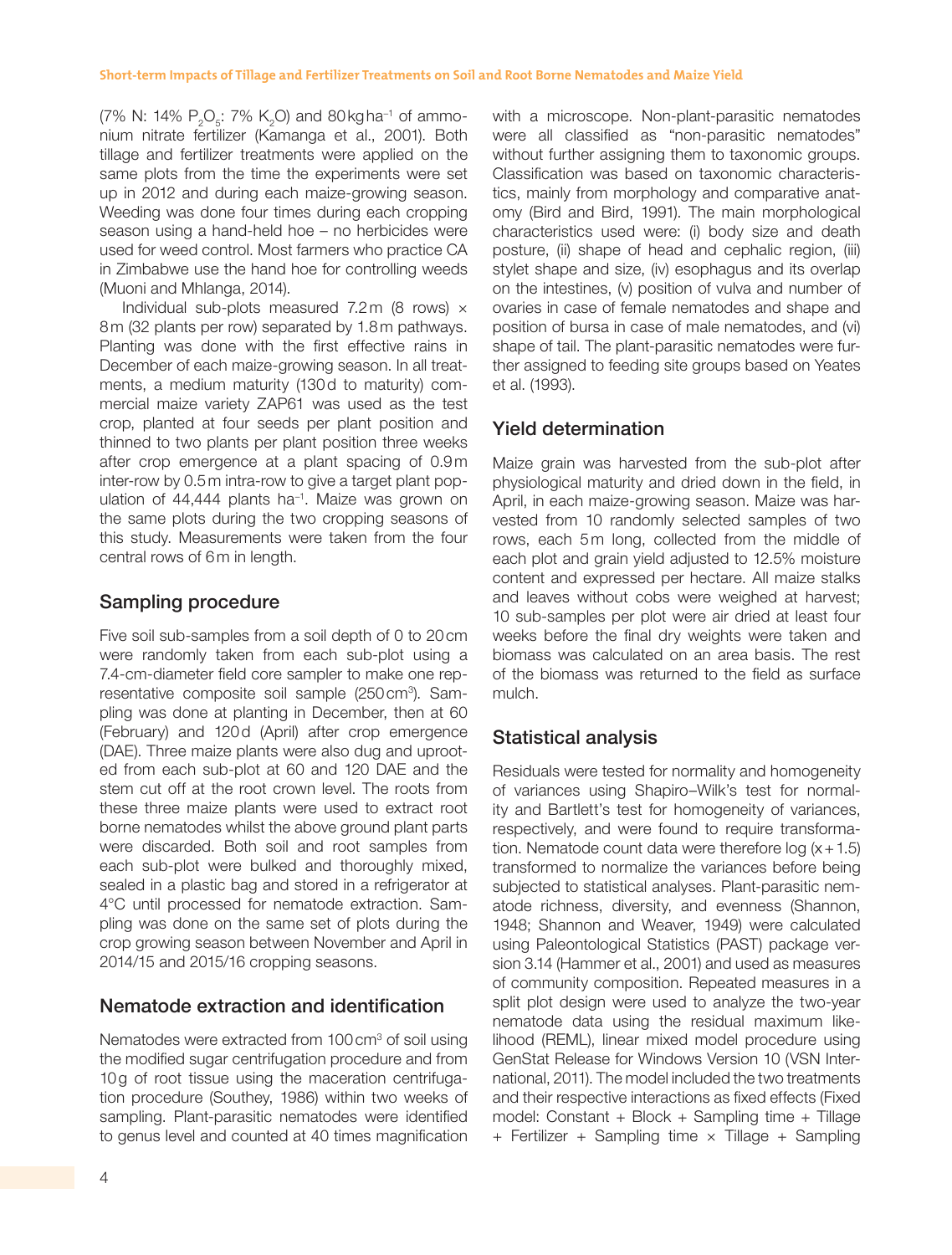#### **JOURNAL OF NEMATOLOGY**

time  $\times$  Fertilizer + Tillage  $\times$  Fertilizer + Sampling time  $\times$  Tillage  $\times$  Fertilizer). The sampling time and all its interactions were considered as random effects, and the results presented in this study are the estimated average values for each year. Yield data for each year were subjected to the split plot analysis of variance using GenStat Release for Windows Version 10 (VSN International, 2011). Nematode counts were used as a covariate in order to better estimate treatment effect on maize grain yield. Treatment means were compared using Fisher's least significant difference (LSD) test at 95% level of significance. Plant-parasitic nematode composition data for each season were subjected to principal component analysis (PCA) using CANOCO 5 (ter Braak and Smilauer, 2012). Nematode populations recovered from soil samples at planting and combined soil and root samples at 120d after crop emergence were subjected to correlation analyses using PAST version 3.14 (Hammer et al., 2001).

#### **Results**

#### Nematode density and composition

About 79,775 nematode specimens were identified combined for all seasons, years, and treatments. These nematodes were composed of non-plantparasitic nematodes (5,662 specimens) and eight genera of plant-parasitic nematodes (74,113 specimens). Plant-parasitic nematodes recovered in the present study belonged to five groups according to feeding site: sedentary endoparasitic (*Meloidogyne* and *Rotylenchulus*), migratory endoparasitic (*Pratylenchus*), semi-endoparasitic (*Scutellonema* and *Helicotylenchus*), ectoparasitic (*Trichodorus* and *Xiphinema*) and algal, lichen and moss feeding (*Tylenchus*). The root lesion nematodes (*Pratylenchus* spp.) were most predominant (70.5%) followed by *Scutelonema* (14.6%), *Helicotylenchus* (7.3%), and non-plant-parasitic nematodes (7.1%) whilst combined abundances of *Rotylenchulus*, *Tylenchus*, *Meloidogyne*, *Trichodorus*, and *Xiphinema* were only 0.4% of total nematode abundance (Fig. 1).

### Tillage effects on nematode population density

There were no treatment-by-sampling time point interactions. Mean densities of nematodes that were extracted from the soil were significantly affected by tillage while those recovered from maize roots did not respond to tillage treatments (Table 3) in both cropping



Figure 1: Percentage composition of total soil and root borne nematodes from soils and roots collected in tillage and fertilizer split plot experiment at Chinhoyi University of Technology farm, Zimbabwe, combined for all time points and treatments in the 2014/15 and 2015/16 seasons.

seasons. In 2014/15 cropping season, population densities of *Helicotylenchus* were higher under rip line seeding and basin planting where crop residues were left on the soil surface compared to conventional tillage where maize residues were removed before plowing (Table 3). In the same cropping season, total nematode (plant-parasitic and non-parasitic combined) population densities in the soil were higher under basin planting compared to rip line seeding and conventional tillage. However, tillage had no effect on *Helicotylenchus* and total nematode population densities in 2015/16 cropping season. Also, in 2015/16 cropping season non-plant-parasitic nematodes were the lowest under rip line seeding but were not affected by tillage in 2014/15 season (Table 3). Population densities of *Scutellonema* in the soil were consistently higher in basin planting and rip line seeding compared to conventional tillage in both 2014/15 and 2015/16 cropping seasons (Table 3). Based on specimens recovered from both soil and root samples, the effects of tillage on the populations densities of *Pratylenchus*, *Rotylenchulus*, and *Tylenchus* were not significant (Table 3).

When nematodes were classified into feeding site groups, semi-endoparasites were almost double in rip line seeding and triple in basin planting compared to conventional tillage in both 2014/15 and 2015/16 cropping seasons (Table 4). However, tillage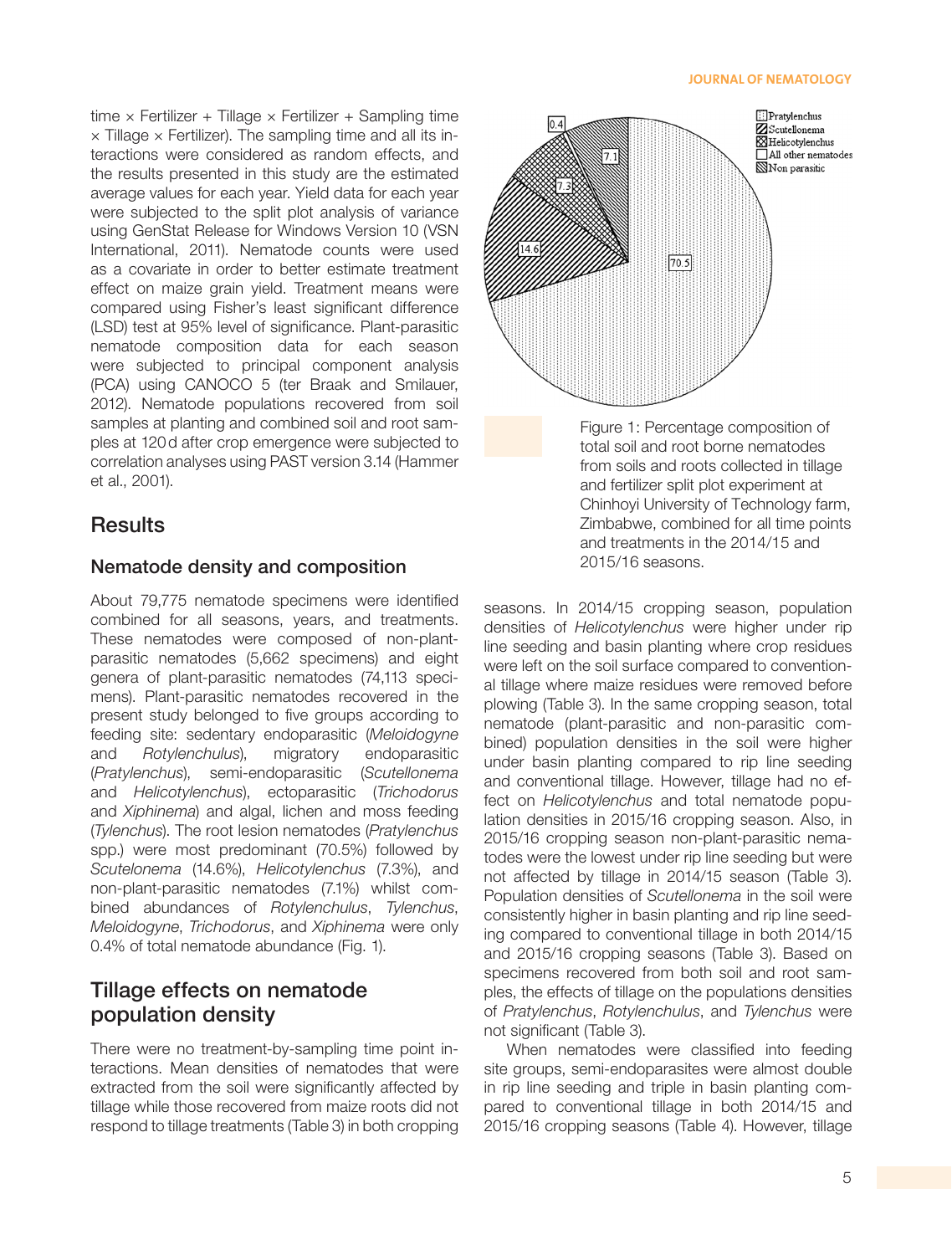Table 3. Tillage and fertilizer effects on population density of nematodes recovered from 100 cm<sup>3</sup> of soil and 10g of maize root tissue at Chinhoyi University farm, Zimbabwe, in 2014/15 and 2015/16 cropping seasons.

|                        | <b>Tillage treatments</b> |                   |                  |            | <b>Fertilizer treatments</b> |             |                |                |            |
|------------------------|---------------------------|-------------------|------------------|------------|------------------------------|-------------|----------------|----------------|------------|
|                        | <b>Basin</b>              | <b>Rip</b>        | Conv             | <b>SED</b> | <b>NF</b>                    | LF          | <b>MF</b>      | <b>HF</b>      | <b>SED</b> |
| 2014/15 season<br>Soil |                           |                   |                  |            |                              |             |                |                |            |
| Helicotylenchus sp.    | 55 <sup>b</sup>           | 30 <sup>b</sup>   | 22 <sup>a</sup>  | 12.20      | 27                           | 42          | 27             | 45             | 14.09      |
| Pratylenchus sp.       | 22                        | 35                | 40               | 13.59      | 37                           | 41          | 28             | 23             | 15.69      |
| Rotylenchulus sp.      | $\mathbf{1}$              | $\overline{O}$    | $\overline{0}$   | 0.32       | $\mathbf{1}$                 | $\circ$     | $\overline{O}$ | $\overline{O}$ | 0.37       |
| Scutellonema sp.       | 112 <sup>b</sup>          | 78 <sup>b</sup>   | 37 <sup>a</sup>  | 17.90      | 81                           | 78          | 75             | 68             | 20.67      |
| Non-parasitic          | 44                        | 39                | 38               | 4.583      | 41                           | 35          | 40             | 46             | 5.292      |
| Total nematodes        | 233b                      | 182 <sup>a</sup>  | 137 <sup>a</sup> | 24.97      | 186                          | 197         | 171            | 182            | 28.84      |
| Root                   |                           |                   |                  |            |                              |             |                |                |            |
| Pratylenchus sp.       | 255                       | 302               | 494              | 122.90     | 334                          | 428         | 411            | 229            | 141.90     |
| 2015/20 season         |                           |                   |                  |            |                              |             |                |                |            |
| Soil                   |                           |                   |                  |            |                              |             |                |                |            |
| Helicotylenchus sp.    | 27                        | 37                | 19               | 15.73      | 21                           | 31          | 36             | 22             | 18.17      |
| Pratylenchus sp.       | 19                        | 23                | 25               | 6.47       | 23                           | 17          | 31             | 19             | 7.47       |
| Rotylenchulus sp.      | 3                         | $\overline{4}$    | $\overline{4}$   | 3.71       | $\overline{4}$               | 6           | 3              | 1              | 4.28       |
| Scutellonema sp.       | 74 <sup>b</sup>           | 52 <sup>b</sup>   | 21 <sup>a</sup>  | 14.58      | 37                           | 54          | 54             | 49             | 16.83      |
| Tylenchus              | 1                         | $\mathbf 0$       | $\Omega$         | 0.47       | 1                            | $\mathsf O$ | 1              | 1              | 0.55       |
| Non-parasitic          | 23 <sup>b</sup>           | 10 <sup>a</sup>   | 21 <sup>b</sup>  | 4.91       | 14                           | 12          | 23             | 22             | 5.67       |
| Total nematodes        | 148 <sup>b</sup>          | 126 <sup>ab</sup> | 88 <sup>a</sup>  | 29.04      | 1001                         | 120         | 147            | 115            | 33.53      |
| Root                   |                           |                   |                  |            |                              |             |                |                |            |
| Pratylenchus sp.       | 889                       | 354               | 917              | 284.40     | 643                          | 779         | 638            | 820            | 328.40     |

Means with the same letter within the same row for the same factor (tillage or fertilizer) are not significantly different at P  $\leq$  0.05 (mean  $\pm$  standard error of difference (SED) between means); rip line seeding (rip lines); basin planting (basins); conventional tillage (conv) ); no fertilizer (NF); low fertilizer (LF); medium fertilizer (MF); high fertilizer (HF). Mean separation is only shown if treatment effect was significant based on analysis of variance (P ≤ 0.05). Means are estimated average values for each cropping season.

had no effect on algal feeders, ectoprasites, sedentary endoparasites and migratory endoparasites. In 2014/15 cropping season, plant-parasitic nematode richness was significantly lower under rip line seeding compared to basin planting, but was not affected by tillage in 2015/16 season (Table 5). In contrast, tillage had no effect on plant-parasitic nematode evenness and Shannon indices.

### Effects of fertilizer on nematode population density

Fertilizer had no effects on densities of nematodes at both generic and feeding site group levels. Furthermore, fertilizer had no effect on all the three diversity parameters (richness, evenness, and Shannon– Weaver indices) during the two cropping seasons of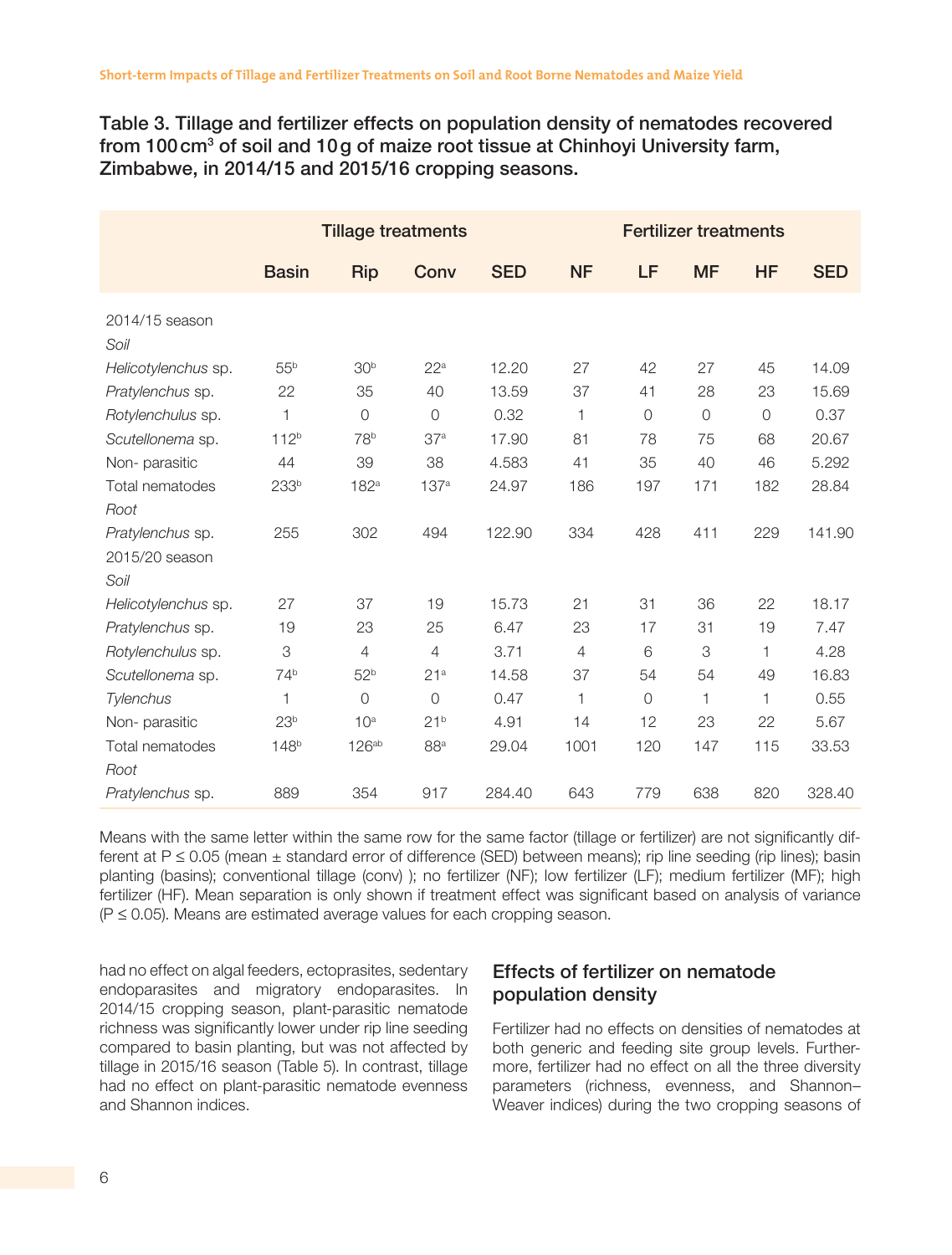Table 4. Tillage and fertilizer effects on population density of different nematode feeding site groups recovered from 100 cm $^{\rm 3}$  of soil and 10 g of maize roots at Chinhoyi University farm, Zimbabwe, in 2014/15 and 2015/16 cropping seasons.

|                         | <b>Tillage treatments</b> |                  |                 |            | <b>Fertilizer treatments</b> |                |                |           |            |
|-------------------------|---------------------------|------------------|-----------------|------------|------------------------------|----------------|----------------|-----------|------------|
|                         | <b>Basin</b>              | <b>Rip</b>       | Conv            | <b>SED</b> | <b>NF</b>                    | LF             | <b>MF</b>      | <b>HF</b> | <b>SED</b> |
| 2014/15 season<br>Soil  |                           |                  |                 |            |                              |                |                |           |            |
| Sedentary endoparasites | 1                         | $\overline{0}$   | $\overline{0}$  | 0.31       | 1                            | $\overline{0}$ | $\overline{0}$ | $\Omega$  | 0.36       |
| Migratory endoparasites | 22                        | 35               | 40              | 13.59      | 37                           | 41             | 28             | 23        | 15.69      |
| Semi-endoparasites      | 167 <sup>b</sup>          | 108 <sup>b</sup> | 59a             | 25.42      | 108                          | 121            | 103            | 114       | 29.35      |
| Ectoparasites           | 0                         | $\overline{0}$   | $\circ$         | 0.18       | $\overline{O}$               | 0              | $\bigcirc$     | $\circ$   | 0.21       |
| Root                    |                           |                  |                 |            |                              |                |                |           |            |
| Migratory endoparasites | 255                       | 302              | 494             | 122.90     | 334                          | 428            | 411            | 229       | 141.90     |
| Semi-endoparasites      | 1                         | $\Omega$         | 1               | 1.04       | 12                           | 0              | $\overline{0}$ | $\Omega$  | 1.20       |
| 2015/16 season          |                           |                  |                 |            |                              |                |                |           |            |
| Soil                    |                           |                  |                 |            |                              |                |                |           |            |
| Algal feeders           | 1                         | $\overline{0}$   | $\overline{0}$  | 0.47       | 1                            | 0              | 1              | 1         | 0.55       |
| Sedentary endoparasites | 3                         | 4                | 4               | 3.71       | 4                            | 6              | 3              |           | 4.28       |
| Migratory endoparasites | 19                        | 23               | 25              | 6.47       | 23                           | 17             | 31             | 19        | 7.471      |
| Semi-endoparasites      | 105 <sup>b</sup>          | 92 <sup>b</sup>  | 43 <sup>a</sup> | 24.58      | 63                           | 91             | 93             | 73        | 28.38      |
| Root                    |                           |                  |                 |            |                              |                |                |           |            |
| Migratory endoparasites | 889                       | 354              | 917             | 284.40     | 643                          | 779            | 638            | 820       | 328        |

Means with the same letter within the same row for the same factor (tillage or fertilizer) are not significantly different at P ≤ 0.05 (mean ± standard error of difference (SED) between means); rip line seeding (rip lines); basin planting (basins); conventional tillage (conv); no fertilizer (NF); low fertilizer (LF); medium fertilizer (MF); high fertilizer (HF). Mean separation is only shown if treatment effect was significant based on analysis of variance (P ≤ 0.05). Means are estimated average values for each cropping season.

this study. There was no tillage  $\times$  fertilizer interaction in both 2014/15 and 2015/16 cropping seasons.

#### Maize grain yield

In general, maize grain yield increased with decreasing intensity of mechanical soil disturbance in both seasons (Table 6). Maize grain yield was higher under BASIN (85%) and RIP (74%) than CONV during 2014/15 cropping season. In 2015/16 cropping season, maize grain yield was higher in BASIN (111%) and RIP (63%) than CONV. Fertilizer application had no effect on maize grain yield in both 2014/15 and 2015/16 cropping seasons (Table 6).

#### Association between management practices and response variables

Projection of the principal component analysis (PCA) showed some association among most nematode genera except *Pratylenchus* (Figs. 2,3). Axis 1 explained 54.33% and 72.5% variability in 2014/15 and 2015/16 cropping seasons, respectively. On the other hand, Axis 2 explained 28.18% and 16.17% variability in 2014/15 and 2015/16 cropping seasons, respectively. In both PCA diagrams, the first axis separates conventional tillage (CONV) plots from minimum tillage (BASIN and RIP) plots. The second axis distinguishes unfertilized (NF) plots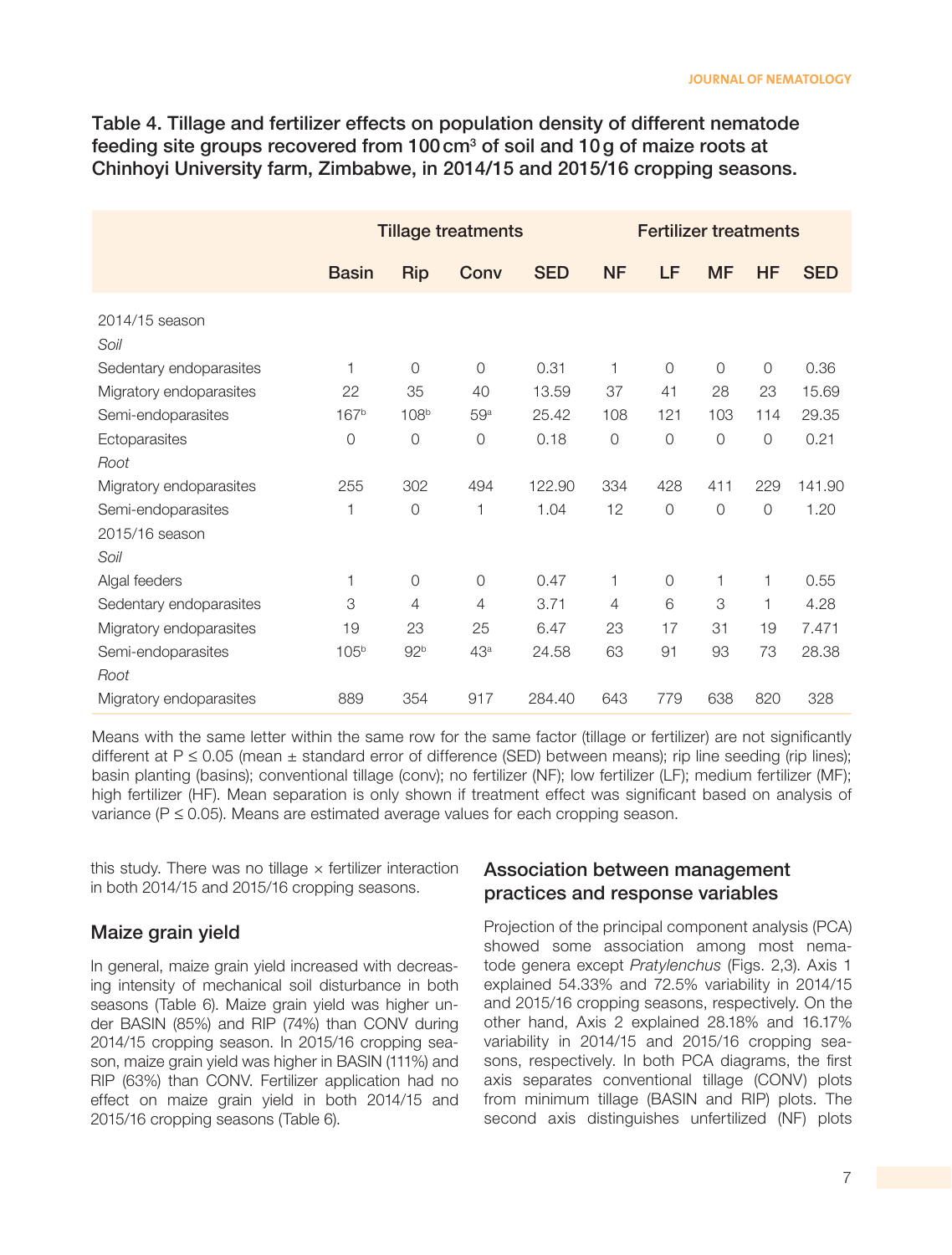Table 5. Mean plant-parasitic diversity across different tillage and fertilizer treatments at Chinhoyi University farm, Zimbabwe, in 2014/15 and 2015/16 cropping seasons.

|                | <b>Basin</b>      | <b>Rip</b>        | Conv               | <b>SED</b> | <b>NF</b> | LF   | <b>MF</b> | HF   | <b>SED</b> |
|----------------|-------------------|-------------------|--------------------|------------|-----------|------|-----------|------|------------|
| 2014/15 season |                   |                   |                    |            |           |      |           |      |            |
| Evenness index | 0.62              | 0.65              | 0.60               | 0.03       | 0.62      | 0.63 | 0.64      | 0.61 | 0.03       |
| Richness index | 5.08 <sup>b</sup> | 4.64 <sup>a</sup> | 4.97 <sup>ab</sup> | 0.13       | 4.74      | 5.04 | 4.82      | 5.00 | 0.15       |
| Shannon index  | 1.12              | 1.07              | 1.06               | 0.05       | 1.04      | 1.12 | 1.10      | 1.08 | 0.06       |
| 2015/16 season |                   |                   |                    |            |           |      |           |      |            |
| Evenness index | 0.66              | 0.66              | 0.71               | 0.02       | 0.67      | 0.66 | 0.68      | 0.68 | 0.03       |
| Richness index | 5.33              | 5.21              | 5.17               | 0.19       | 5.17      | 5.11 | 5.28      | 5.39 | 0.22       |
| Shannon index  | 1.23              | 1.21              | 1.29               | 0          | 1.2       | 1.2  | 1.3       | 1.3  | 0          |

Means with the same letter within the same row for the same factor (tillage or fertilizer) are not significantly different at  $P \le 0.05$  (mean  $\pm$  standard error of difference (SED) between means); rip line seeding (rip lines); basin planting (basins); conventional tillage (conv) ); no fertilizer (NF); low fertilizer (LF); medium fertilizer (MF); high fertilizer (HF). Mean separation is only shown if treatment effect was significant based on analysis of variance (P ≤ 0.05). Means are estimated average values for each cropping season.

#### Table 6. Mean maize grain yield in kgha−1 as affected by tillage and fertilizer treatments at Chinhoyi University farm, Zimbabwe, in 2014/15 and 2015/16 cropping seasons.

|                    | <b>Tillage treatments</b>       |                                          |                  |                    |                | <b>Fertilizer treatments</b> |                |                |                    |
|--------------------|---------------------------------|------------------------------------------|------------------|--------------------|----------------|------------------------------|----------------|----------------|--------------------|
| Cropping<br>season | <b>Basins</b>                   | <b>Rip</b>                               | Conv             | <b>SED</b>         | <b>NF</b>      | LF                           | <b>MF</b>      | HF             | <b>SED</b>         |
| 2014/15<br>2015/16 | 6.846 <sup>b</sup><br>$9.672$ ° | 6.449 <sup>b</sup><br>7.463 <sup>b</sup> | 3.697a<br>4.580a | 1.041.84<br>635.33 | 5.022<br>5.945 | 6.200<br>7.755               | 5.459<br>7.842 | 5.975<br>7.412 | 709.90<br>1.048.66 |

Means with the same letter within the same row for the same factor (tillage or fertilizer) are not significantly different at P  $\leq$  0.05 (mean  $\pm$  standard error of difference (SED) between means); rip line seeding (rip lines); basin planting (basins); conventional tillage (conv) ); no fertilizer (NF); low fertilizer (LF); medium fertilizer (MF); high fertilizer (HF). Mean separation is only shown if treatment effect was significant based on analysis of variance (P ≤ 0.05). Means are estimated average values for each cropping season. Nematode counts were used as a covariate.

from fertilized (LF, MF, and HF) plots. The association between fertilizer application rate and nematode genera was not consistent during the two cropping seasons. In both seasons, most nematodes, except *Pratylenchus*, showed an affinity for the basin planting treatment, with semi-endoparasites (*Helicoty-* *lenchus* and *Scutellonema*) and non-plant-parasitic nematodes being more closely associated with the treatment. Correlation analysis showed that during 2014/15 cropping season, maize grain yield was significantly and positively correlated with preplanting populations of *Helicotylenchus* and total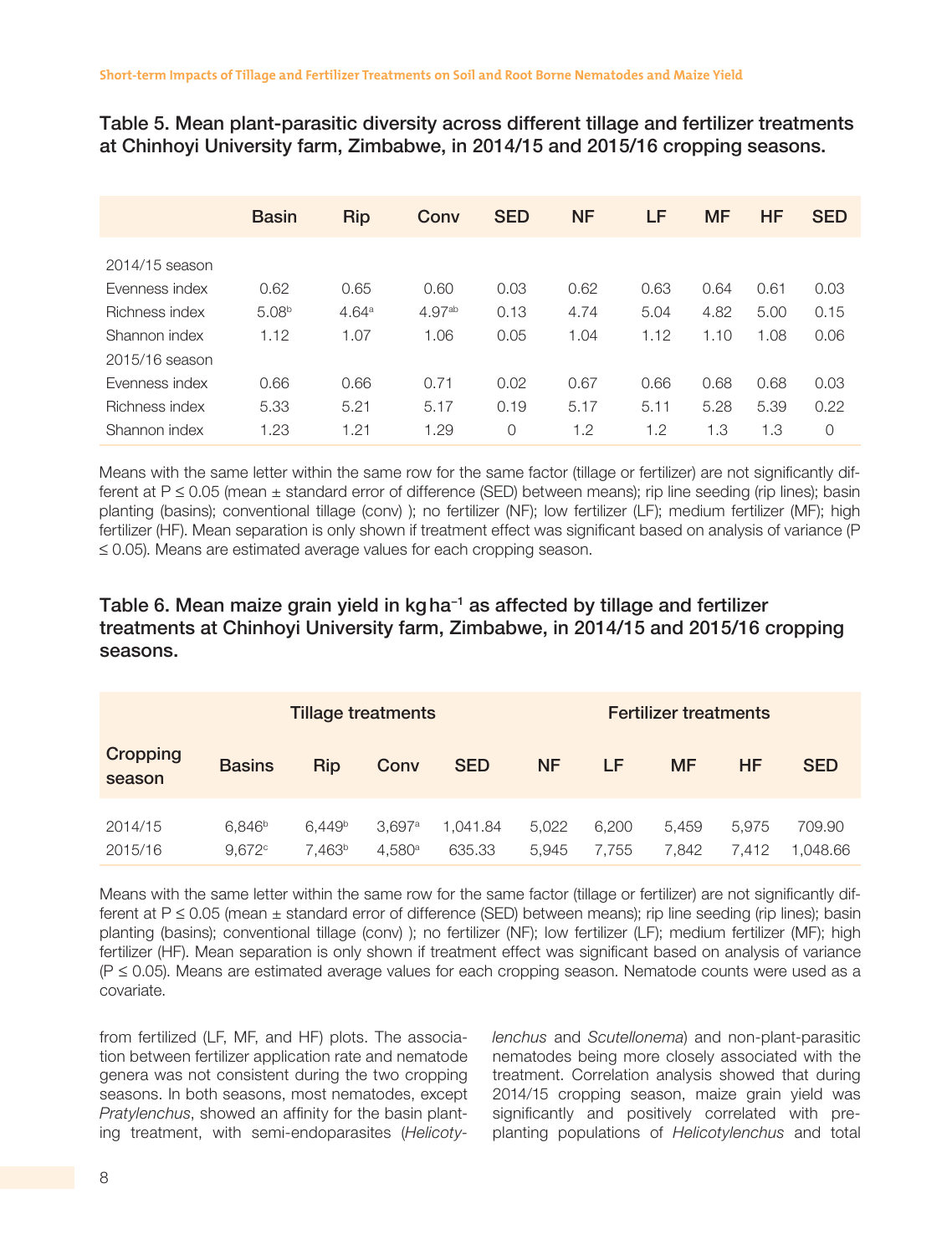#### **JOURNAL OF NEMATOLOGY**



Figure 2: Biplot representing the principal component analysis (PCA) performed on nematodes assemblages (Heli (*Helicotylenchus*), Nonp (non-plant-parasitic nematodes), Scute (*Scutellonema*), Roty (*Rotylenchulus*), Xiph (*Xiphinema*), Tyle (*Tylenchus*), Trich (*Trychodorus*), Melo (*Meloidogyne*), and Praty (*Pratylenchus*)) and maize grain yield (GYD) collected from 36 plots that were subjected to three tillage systems (basin NT (BASIN), rip line NT (RIP), and conventional tillage (CONV)) and four fertilizer regimes (no-fertilizer (NF), micro dosing (LF), medium fertilizer (MF), and high fertilizer (HF)) at Chinhoyi University farm, Zimbabwe, in 2014/15 cropping season. Treatments are depicted using arrows while nematodes are depicted with dots.



Figure 3: Biplot representing the principal component analysis (PCA) performed on nematodes assemblages (Heli (*Helicotylenchus*), Nonp (nonplant-parasitic nematodes), Scute (*Scutellonema*), Roty (*Rotylenchulus*), Tylen (*Tylenchus*), and Praty (*Pratylenchus*)) and maize grain yield (GYD) collected from 36 plots that were subjected to three tillage systems (basin NT (BASIN), rip line NT (RIP), and conventional tillage (CONV)) and four fertilizer regimes (no-fertilizer (NF), micro dosing (LF), medium fertilizer (MF), and high fertilizer (HF)) at Chinhoyi University farm, Zimbabwe, averaged across all sampling points in 2015/16 cropping season. Treatments are depicted using arrows while nematodes are depicted with dots.

plant-parasitic nematodes  $(r = 0.51$  and  $r = 0.37$ , respectively; Table 7). However, these correlations were not evident 120 DAE (2014/15) and throughout 2015/16 cropping season. Maize grain yield was not significantly correlated with *Pratylenchus* and *Scutellonema* in both 2014/15 and 2015/16 cropping seasons (Table 7).

#### **Discussion**

We found consistently higher densities of *Scutellonema* under rip line seeding and basin planting compared to conventional tillage but the effect of tillage on *Helicotylenchus* and total nematodes was not consistent between the two cropping seasons. Drier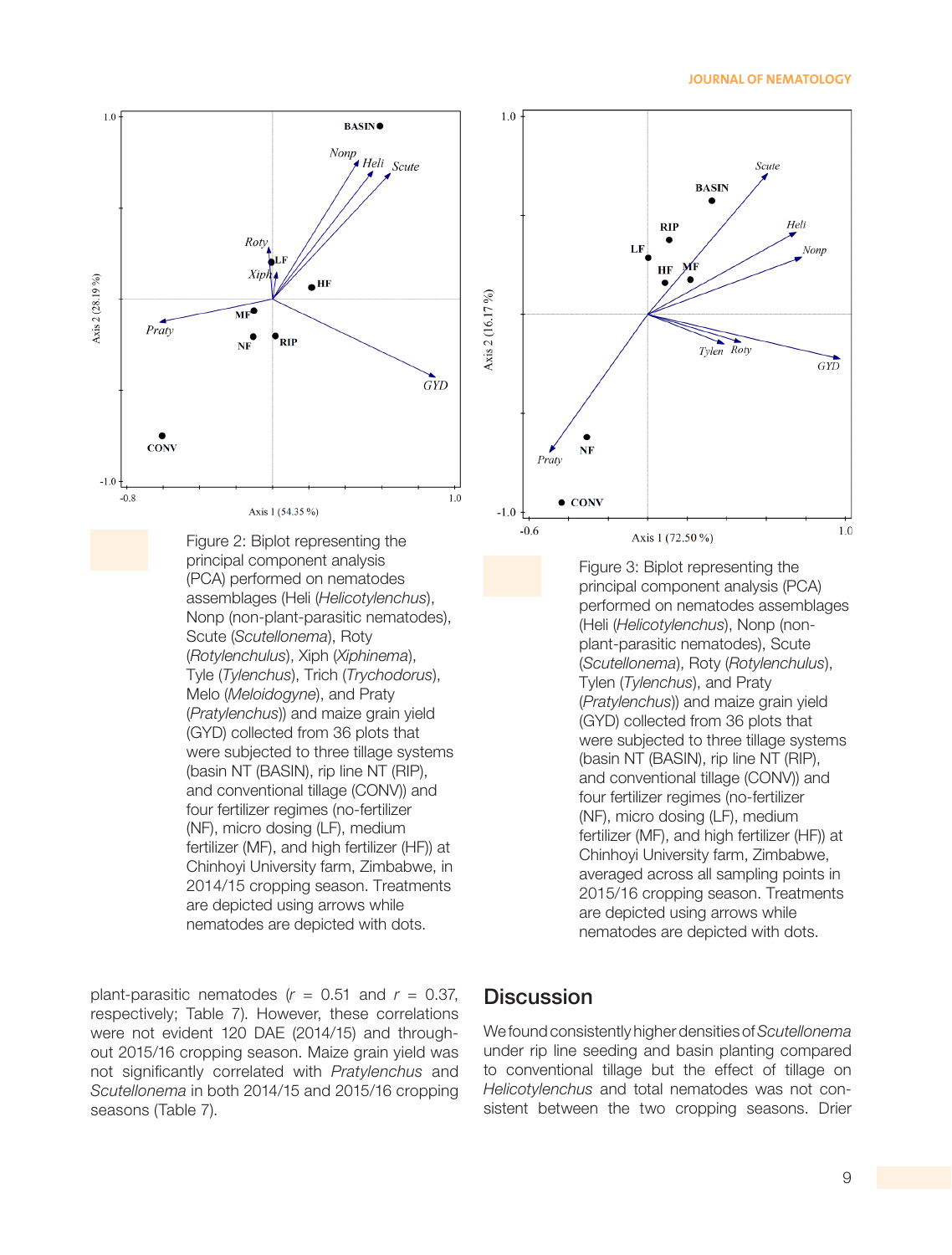Table 7. Correlation (Pearson  $r$ ) between maize grain yield and plant-parasitic nematode population in the soil and on roots (log (x + 2.5)–transformed) before planting and 120d after crop emergence at Chinhoyi University farm, Zimbabwe, in 2014/15 and 2015/16 cropping seasons.

| Sampling time point  Pratylenchus  Scutellonema  Helicotylenchus |                    |              |                 | <b>Total nematode</b> |
|------------------------------------------------------------------|--------------------|--------------|-----------------|-----------------------|
| 2014/15 cropping season<br>Pre-planting                          | $-0.19$            | 0.23         | $0.51**$        | $0.37*$               |
| 120 DAE<br>2015/16 cropping season                               | 0.04               | 0.19         | 0.03            | 0.27                  |
| Pre-planting<br>120 DAE                                          | $-0.14$<br>$-0.03$ | 0.24<br>0.06 | 0.19<br>$-0.11$ | 0.26<br>$-0.03$       |

Values are correlation coefficients between maize grain yield and plant-parasitic nematode density. Days after crop emergence (DAE). \*, \*\*Represent significance at  $P \le 0.05$  and 0.01, respectively.

conditions that prevailed in 2015/16 cropping season probably masked the effects of tillage on *Helicotylenchus* and total nematodes. The presence of plant residue on the soil surface in minimum tillage plots (basin planting and rip line seeding) regulates soil temperature and conserves moisture (Neher, 2010; Thierfelder and Wall, 2009, 2010). On the other hand, the survival rate of the *Scutellonema* has been shown to be enhanced by increased soil temperature conditions (Demeure et al., 1980; Baujard and Martiny, 1995). In line with the above understanding, our results suggest that basin planting and rip line seeding create a favorable microhabitat for growth and development of both host plants and plant-parasitic nematodes, leading to increased population densities of certain genera such as *Scutellonema*. Both *Scutellonema* and *Helicotylenchus* have some species that are able to switch from endo- to ecto-parasitism and vice versa (Demeure et al., 1980). The two genera are important parasites of some agricultural crops such as cowpea (*Vigna unguiculata*), sunflower (*Helianthus annuus*), cassava (*Manihot esculenta*), and sweet potatoes (*Ipomoea batatas*). Soil biota microhabitats are more stable under minimum tillage conditions than CONV, enabling sustained nematode activity and perpetuation.

The main effects of tillage on *Pratylenchus*, *Tylenchus, Rotylenchulus*, and non-parasitic nematode densities are somewhat contrary to Govaerts et al. (2006) and Brmez et al. (2006) who observed increased populations of *Pratylenchus* under minimum tillage. Conventional tillage (CONV) uproots and sometimes fragments plant roots, destroying the feeding substrates for root-feeding nematodes and is therefore expected to reduce these plant parasites. *Pratylenchus* are, however, reported to be capable of successfully surviving on fragmented plant roots and maintain stable populations in the soil (Okada and Harada, 2007). This attribute of *Pratylenchus* may be one of the reasons for the lack of difference in their density between minimum tillage and CONV treatments. This can also be seen as resilience of lesion nematode to thrive in CONV and low nutrient soils. Considering that lesion nematodes are a serious problem in agriculture then moving to a minimum tillage system could be more beneficial. Results of the effect of tillage treatments on the Shannon–Weaver and evenness indices agreed with the findings by Mazvimavi and Twomlow (2009) which showed a similar trend on nematode community structure. Increased species richness in minimum tillage plots during the 2014/15 cropping season was probably due to recruitment of new species under stable and undisturbed sites as opposed to highly disturbed microhabitats under conventional tillage. However, this trend disappeared in 2015/16 presumably because of the drier conditions which prevailed during this season compared to the preceding cropping season.

Non-plant-parasitic nematodes are composed of a large number of nematode taxonomic and feeding groups such as fungivores, bacterivores, and predators. It is therefore difficult to make meaningful conclusions without further classifying non-parasitic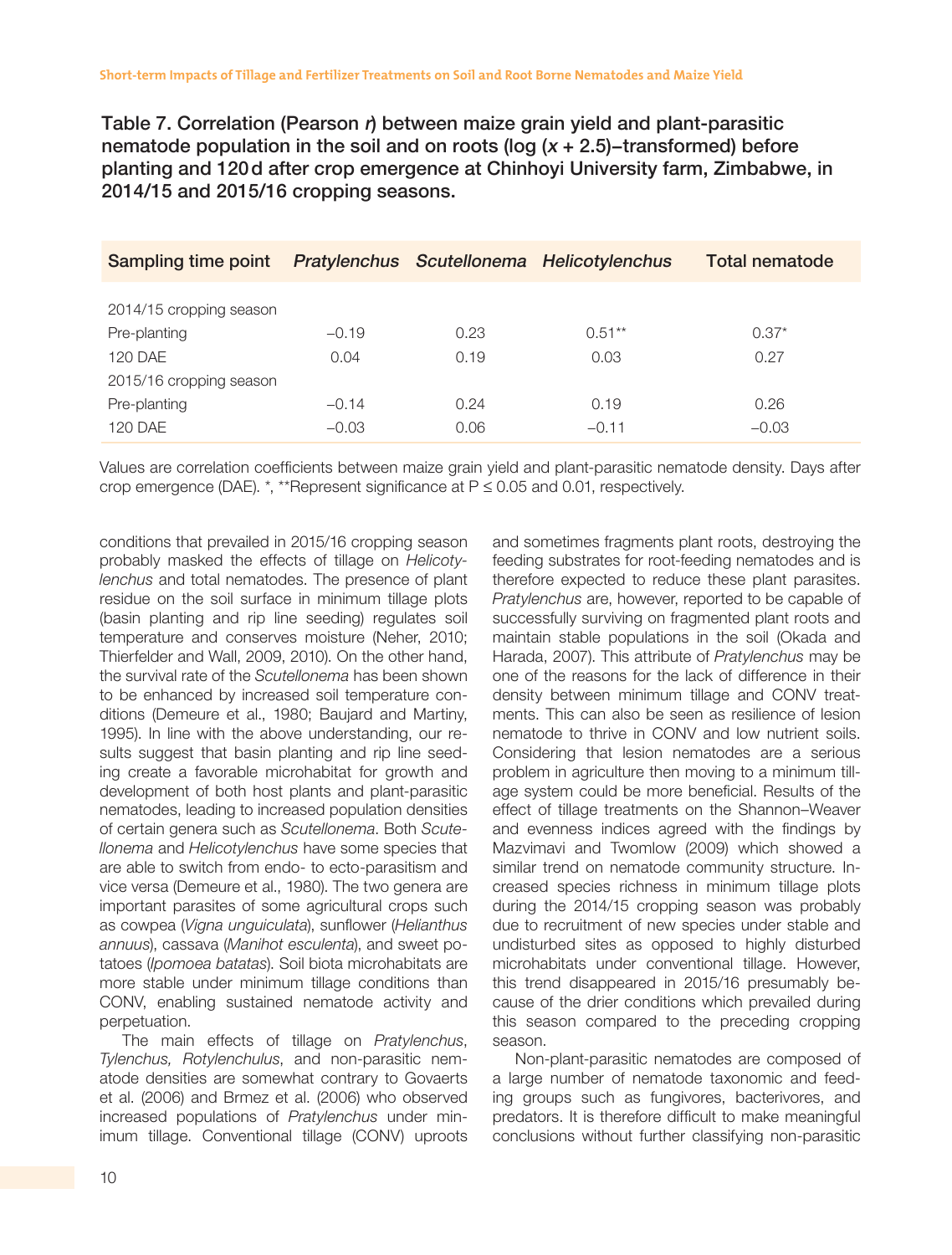nematodes into relevant taxonomic and feeding functional groups and then determining their response to management practices. This study found no effect of fertilizer on plant-parasitic nematode taxonomic and feeding site groups. Contrary to Walker (1969), Andren and Lagerlof (1983), and Rahman et al. (2007) who reported reduction in plant-parasitic nematode populations with fertilizer application, our results suggest that fertilizer has no effect on nematode taxonomic and feeding site groups under the environmental and edaphic conditions of this specific study.

The effect of tillage on maize grain yield corroborates observations previously made by other researchers who found higher maize grain yield under CA than conventional tillage (Thierfelder and Wall, 2012; Thierfelder et al., 2015, 2016; Mupangwa et al., 2016). The results of principal component analysis (PCA) suggest that fertilizer application and basin planting are associated with plant-parasitic nematode assemblages compared to CONV and NF. This observation contradicts Govaerts et al. (2006) who found more nematodes under CONV than minimum tillage. Fertilizer application probably influences nematode population densities through bottom-up effects, by enhancing food availability at the lower trophic level. Fertilizer application enhances nutrient provision for primary producers which will in turn have a cascading effect on organisms higher up the soil food web including nematodes (House and Brust, 1989).

Furthermore, the principal components analysis revealed that there was no association between grain yield and plant nematode population densities, and this result agreed with Govaerts et al. (2006). Positive correlations between maize grain yield and both *Helicotylenchus* and total plant-parasitic nematodes during 2014/16 cropping season are suggestive that these nematodes caused increased maize grain yield but these effects are not explainable. These results were contrary to Youssef (2013) who reported negative correlation between maize grain yield and population densities of *Helicotylenchus* and other nematodes. However, no meaningful conclusion can be made from this inconsistent observation without further investigation. Interestingly, whilst *Pratylenchus* have been shown to cause grain yield reductions in maize (Kagoda, 2010), our results found no correlation between this genera and maize grain yield.

Minimum tillage is practiced in different forms including direct drilling, dibbling, basins, and/or rip lines. Our results revealed that the effect of minimum tillage cannot be generalized since these minimum tillage planting methods seem to have different impacts on plant-parasitic nematode populations with most nematodes expressing a high affinity for basin planting. It is important to note that even though our study site represents a system in the transitional stages (3-4 years) of CA, the results agree with studies previously conducted on older cropping cycles, for example Govaerts et al. (2006). We can therefore suggest that the impact of tillage and fertilizer management practices on plant-parasitic nematodes can be traced back to the so-called initial cropping cycles that were proposed by Yeates et al. (1999).

We conclude that under the environmental conditions and the specific results obtained in this study: (i) nematode population density responds differently to different levels of tillage but is not affected by fertilizer management, (ii) the effect of tillage on plant-parasitic nematode richness is not consistent whilst neither tillage nor fertilizer has an effect on plant-parasitic nematode evenness and Shannon–Weaver indices, and (iii) maize grain yield was not correlated with population densities of some important plant-parasitic nematodes, such as *Pratylenchus* whilst the positive correlation between maize gain yield and *Helicotylenchus* population density was observed in one out of two seasons. Further research is required to determine (i) the impact of tillage and fertilizer management on the abundance of non-parasitic nematode functional groups and their subsequent suppression of plant-parasitic groups, and (ii) the short- and long-term impacts of tillage and fertilizer on antagonistic nematode faunae.

#### Acknowledgements

The authors are grateful to Chinhoyi University of Technology (CUT) and the German Academic Exchange Program (DAAD) for funding this research. Staff at CUT farm assisted in the establishment and management of field experiments. The International Maize and Wheat Improvement Centre (CIMMYT) through its MAIZE CGIAR Research program and the Department of Research and Specialist Services (DR & SS, Ministry of Agriculture, Zimbabwe) supported this study by providing time for C. Thierfelder and S. S. Ahktar, respectively, to contribute to this study. The DR & SS allowed use of its facilities for extraction and identification of nematode specimens.

#### References

Andren, O., and Lagerlof, J. 1983. Soil fauna (microarthropods, enchytraeids, nematodes) in Swedish agricultural cropping systems. *Acta Agriculturae Scandinavica* 33: 33–52.

Baujard, P., and Martiny, B. 1995. Ecology and pathogenicity of the Hoplolaimidae (Nemata) from the Sahelian zone of West Arica. 3. Scutellonema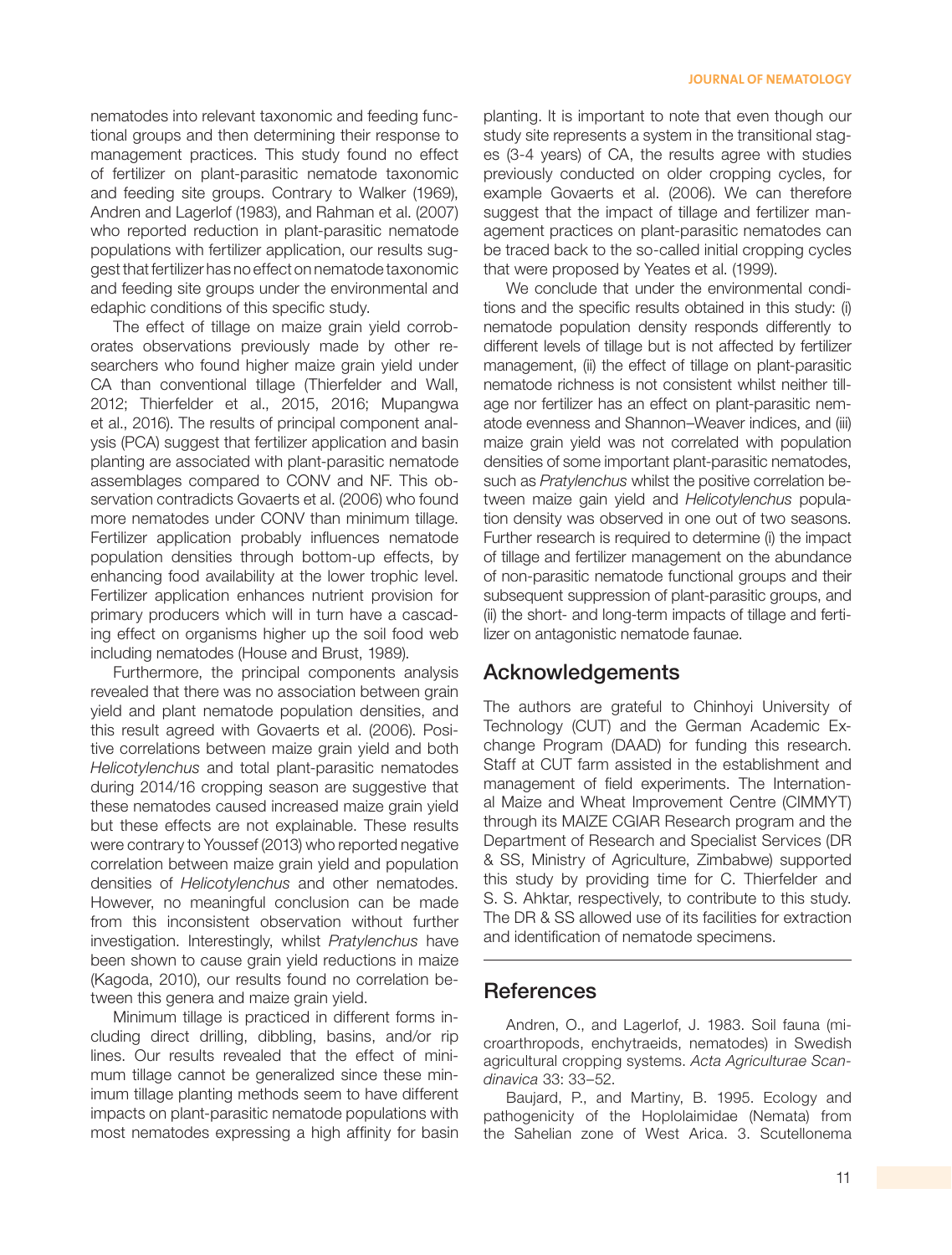clathricaudatum Whitehead, 1959. *Fundamentals of Applied Nematology* 18(4): 347–53.

Bird, A.F., and Bird, J. 1991. *The structure of nematodes*, 2nd ed., Academic Press, London.

Bot, A., and Benites, J. 1992. The importance of soil organic matter: Key to drought resistant soil and sustained food and production. FAO (Food and Agriculture Organisation of the United Nations) Soils Bulletin, Rome.

Brmez, M., Ivezic, M., and Raspudic, E. 2006. Effect of mechanical disturbance on nematode communities in arable land. *Helminthologia* 43: 117–21.

Demeure, Y., Netscher, C., and Quénéhervé, P. 1980. Biology of the plant-parasitic nematode Scutellonema cavenessi Sher, 1964: reproduction, development and life cycle. *Revue de Nematologie* 3(2): 213–25.

Donald, P.A., Tyler, D.D., and Boykin, D.L. 2009. Short- and long-term tillage effects on Heterodera glycines reproduction in soyabean monoculture in west Tennessee. *Soil & Tillage Research* 104: 126–33.

Friedrich, T., and Kassam, A. 2011. Conservation agriculture for sustainable intensification. paper presented at the Societa Italiana de Agronomia XL Convegno Nazionale, Universita degli Stdi Terano, 7-9 September.

Govaerts, B., Mezzalama, M., Sayre, K.D., Crossa, J., Nicol, J.M., and Deckers, J. 2006. Long-term consequences of tillage, residue management, and crop rotation on maize/wheat root rot and nematode populations in subtropical highlands. *Applied Soil Ecology* 32(3): 305–92.

Hammer, Ø., Harper, D.A.T., and Paul, D.R. 2001. Past: Paleontological Statistics Software Package for Education and Data Analysis. Palaeontologia Electronica 4(1): 1–9.

Henneron, L., Bernard, L., Hedde, M., Pelosi, C., Villenave, C., Chenu, C., Bertrand, M., Girardin, C., and Blanchart, E. 2014. Fourteen years of evidence for positive effects of conservation agriculture and organic farming on soil life. *Agronomy for Sustainable Development* 35(1): 169–81.

House, G.J., and Brust, G.E. 1989. Ecology of low-input, no-tillage agroecosystems. *Agriculture Ecosystems & Environment* 27(Nos 1-4): 331–45.

Kagoda, F. 2010. Genetic studies and recurrent selection for nematode resistance in maize. PhD thesis, University of KwaZulu Natal, Pietermaritzburg, South Africa.

Kamanga, B.C.G., Shamudzarira, Z., and Waddington, S.R. 2001. On-farm comparison of fertilizer application practices to assess nitrogen-use efficiency with maize in Zimuto communal area, Zimbabwe. Seventh eastern and southern Africa regional maize conference. 11–15 February 2001. Nairobi, Kanya.

Kassam, A., Friedrich, T., Shaxson, F., and Pretty, J. 2009. The spread of conservation agriculture: justification, spread and uptake. *International Journal of Agricultural Sustainability* 7(4): 292–320.

Kassam, A., Friedrich, T., Derpsch, R., and Kienzle, J. 2015. Overview of the worldwide spread of conservation agriculture. Field Actions Science Reports 8, available at: http://factsreports.revues.org/3966.

Lehman, R.M., Cambardella, C.A., Stott, D.E., Acosta-Martinez, V., Manter, D.K., Buyer, J.S., Maul, J.E., Smith, J.L., Collins, H.P., Halvorson, J.J., Kremer, R.J., Lundgren, J.G., Ducey, T.F., Jin, V.L., and Karlen, D.L. 2015. Understanding and enhancing soil biological health: the solution for reversing soil degradation. *Sustainability* 7: 988–1027.

McSorley, R., and Gallaher, R.N. 1993. Effect of crop rotation and tillage on nematode densities in tropical corn. *Journal of Nematology* 25(S4): 814–9.

Mazvimavi, K., and Twomlow, S. 2009. Socioeconomic and institutional factors influencing adoption of conservation agriculture by vulnerable households in Zimbabwe. *Agricultural Systems* 101: 20–29.

Muoni, T., and Mhlanga, B. 2014. Weed management in Zimbabwean smallholder conservation agriculture farming sector. *Asian Journal of Agriculture and Rural Development* 4: 269–78.

Mupangwa, W., Mutenje, M., Thierfelder, C., and Nyagumbo, I. 2016. Are conservation agriculture (CA) systems productive and profitable options for smallholder farmers in different agro-ecoregions of Zimbabwe? *Renewable Agriculture and Food Systems* 32(1): 87–103.

Neher, D.A. 2001. Role of nematodes in soil health and their use as indicators. *Journal of Nematology* 33(4): 161–8.

Neher, D.A. 2010. Ecology of plant and free-living nematodes in natural and agricultural soil. *Annual Review of Phytopathology* 48: 371–94.

Neher, D.A., Wu, J., Barbercheck, M.E., and Anas, O. 2005. Ecosystem type affects interpretation of soil nematode community measures. *Applied Soil Ecology* 30: 47–64.

Nicol, J.M., Turner, S.J., Coyne, D.L., den Nijs, L., Hockland, S., and Tahna Maafi, Z. 2011. Current nematode threats to world agriculture, in Jones, J., Gheysen, G., and Fenoll, C. (Eds), *Genomics and molecular genetics of plant-nematode interactions*, Springer, Heidelberg, Germany: 21–43.

Norton, D.C. 1983. Maize nematode problems. *Plant Disease* 67: 253–6.

Norton, D.C. 1984. *Nematode parasites of corn*, Marcel Dekker, New York, NY.

Okada, H., and Harada, H. 2007. Effects of tillage and fertilizer on nematode communities in a Japanese soybean field. *Applied Soil Ecology* 35: 582–98.

Overstreet, L.F., Hoyt, G.D., and Imbriani, J. 2010. Comparing nematode and earthworm communities under combinations of conventional and conservation vegetable production practices. *Soil & Tillage Research* 110: 42–50.

Rahman, L., Chan, K.Y., and Heenan, D.P. 2007. Impact of tillage, stubble management and crop rotation